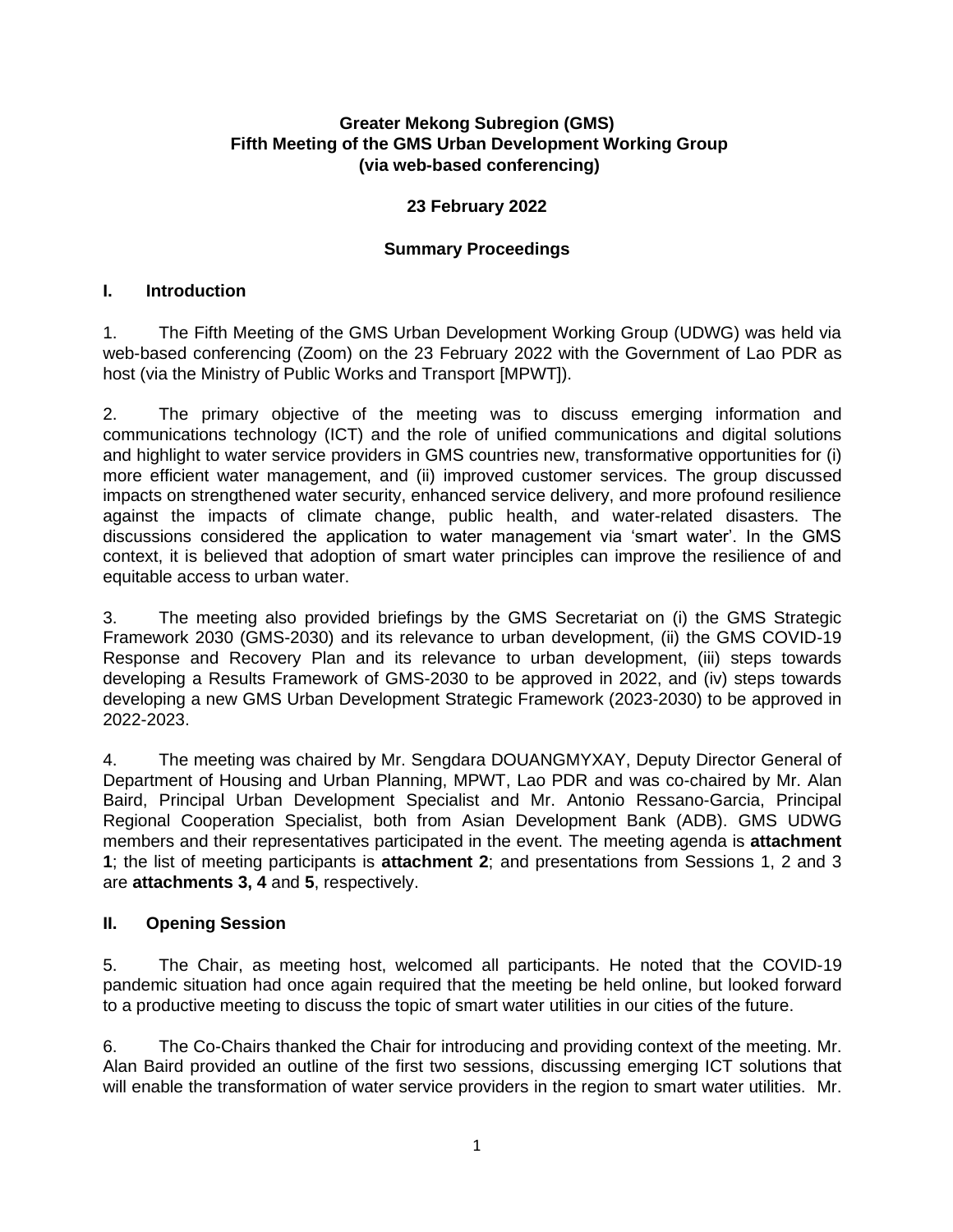Antonio Ressano-Garcia provided an outline of the third session, intended to provide an update on the GMS strategic framework 2030 and other key documents related to the GMS Program.

7. The Chair invited GMS country delegations to introduce themselves and provide introductory remarks. Delegation leaders from all countries provided brief opening remarks.

8. Co-Chair, Mr. Alan Baird, provided a brief recap of the 4th UDWG Meeting, held in December 2020. That meeting was chaired by Mr. Xu Jianping, Director General, Department of Regional Opening-up, National Development and Reform Commission (NDRC) of the People's Republic of China (PRC). GMS UDWG members participated in the event. There were three sessions, the first discussing Urban Management and Provision of Basic Public Utility Services under COVID-19; the second session discussed the Development of Smart Cities and opportunities for digital solutions to address the challenges of COVID-19; and the third session discussed updates on the GMS Program, particularly on the proposed new GMS Economic Cooperation Program Strategic Framework 2030 (GMS 2030), the GMS COVID19 Response and Recovery Plan 2021-2023 and the recently endorsed Regional Investment Framework (RIF) 2022. Although the meeting was conducted virtually, the active participation of everyone in the meeting was highly appreciated and delivered stimulating dialogue and sharing of knowledge.

# **III. Session 1: Smart solutions for building urban water system resilience**

9. Dr. Greg Ryan, Director Business Excellence for the Water Services Association of Australia (WSAA) provided a keynote speech titled "Digital Transformation of the Australian Urban Water Sector". The WSAA was formed in 1995 as the peak industry body representing the urban water sector. The organization retains strong links with policy makers and legislative bodies and their influencers, to monitor emerging issues of importance to the urban water industry and to promote sustainable water resource management.

10. Dr. Ryan gave an overview of the drivers, enablers and barriers to the digital transformation journey of the Australian water sector over the period 2010-2022. By 2010, most water utilities had well established asset management systems, with discrete business systems covering customers, operations, and GIS. Over the next 10 years, technology was used to integrate enterprise systems to increase the focus on the customer.

11. Dr. Ryan provided two digital utility case studies from utilities in Australia. South East Water had always been an early adopter of digital technology and had developed the competence to test and implement large scale digital technologies across the utility. SA Water is another utility that has implemented advanced digital systems to meet requirements of customer for leak detection, and to keep its staff safe with vehicle monitoring. The graphic at appendix 1 provides a useful summary of elements of Dr Ryan's presentation.

12. From Cambodia, Excellency Vong Pisith, Under Secretary of State at Ministry of Public Works and Transport presented about urban issues in Cambodia, with increasing population growth, and environmental degradation. Over the past 20 years, Cambodia has seen considerable construction of new water supply, wastewater, and solid waste infrastructure to deal with the urban growth. There remain challenges with master planning throughout the country, and more work is required on institutional and capacity development. There will continue to be an ongoing requirement for more infrastructure development, and Cambodia is exploring how the private sector can become more involved.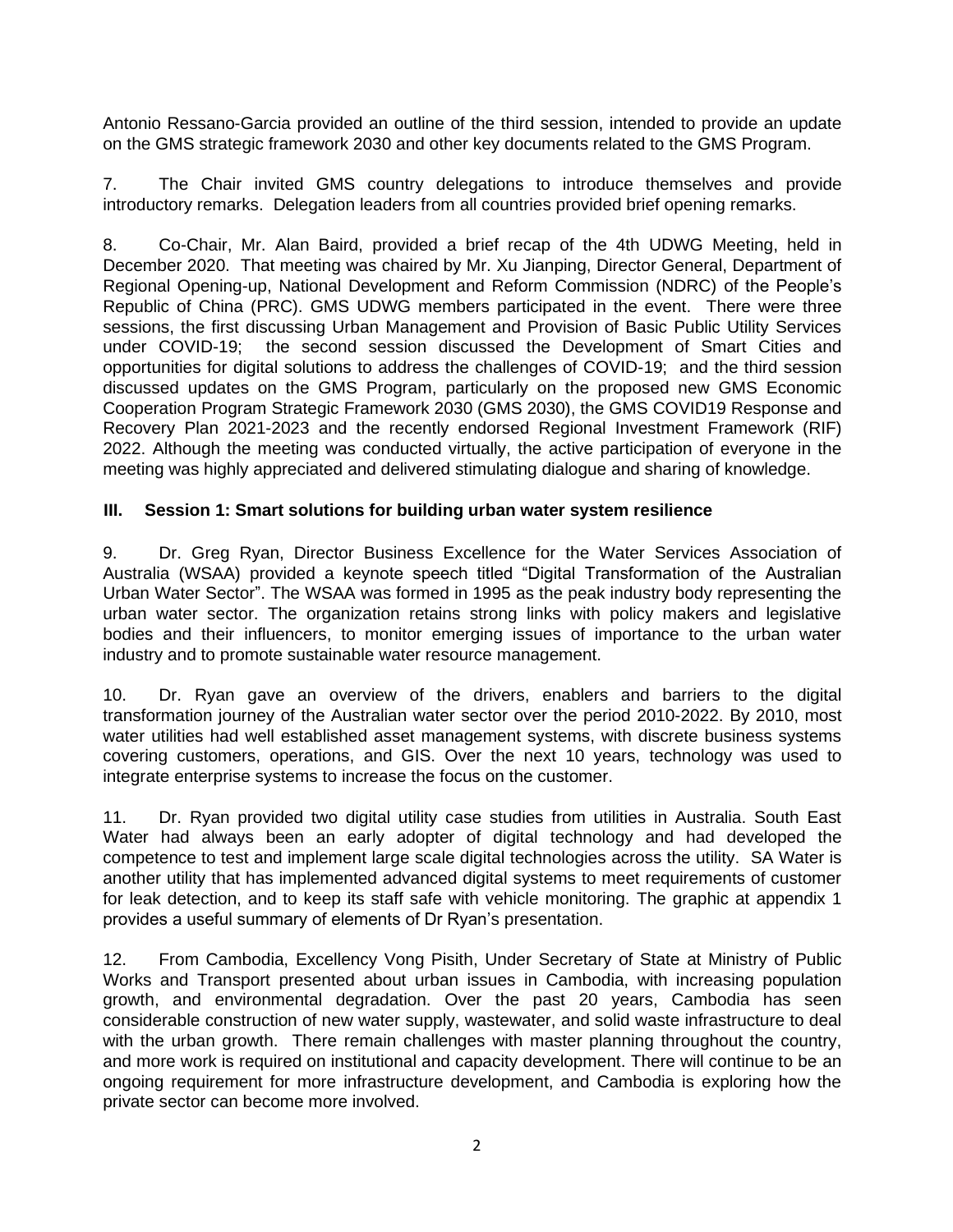13. From the PRC, Deputy Director Xu Huiwei from the Ministry of Housing and Urban-Rural Development presented on the application of intelligent management in the PRC's water supply. In PRC, urban pollution water control regulations, urban water quality provisions and drinking water standards have continued to evolve over the past 30 years. This mirrors the development of new technology in the water sector. Before 1978, water supply was used conventional treatment plants, with no ICT applications. From 1979 to 2006, there was considerable investment in new infrastructure, with some investment in automation, for example for filter backwashing. From 2006 to 2020, information, automation, digitization, and intelligent technologies started to play a more important role in the micromanagement of water supply networks, including zoning metering management, SCADA system, application of real-time hydraulic water quality model, etc. From 2021, the journey moves to a new phase, with a call to implement intelligent construction, transformation, and management of municipal infrastructure such as urban water supply to improve operational efficiency and safety performance. The PRC gave an example of the Shaoxing City in Zhejiang Province, where this integrated approach had helped reduce leakage from 20% to 5%. Finally, the PRC outlined some examples of international cooperation in scientific and technological products to promote regional and international mutual benefit and sharing.

14. From Lao PDR, Director Saysana Saphakdy from the Ministry of Public Works and Transportation presented on the opportunities for smart water in the Lao water sector. In Lao PDR, the water supply sector is generally underdeveloped, especially in the provinces, where most cities and towns have only received modern water supply systems since 2000. The emphasis so far, therefore, has been on implementing systems using appropriate, robust, and proven technologies, with limited technical support services for O&M of hi-tech equipment. There has been considerable focus on capacity development and improving the financial sustainability of utilities. More recent infrastructure projects have included more automated components. All recent water supply systems have electronic master water meters at treatment plants and distribution networks with District Metered Areas single supply with a water meter for effective monitoring and management of Non-Revenue Water (NRW). Some state-owned enterprises now allow payment of water bills by mobile phone. Future smart water initiatives include (i) water meters and equipment linked to billing systems; (ii) introducing SCADA systems on some of the larger and more complex water supply systems (iii) working closer with tertiary education institutes to produce graduates more suitable for the sector; and (iv) developing new GIS solutions for asset management and maintenance.

15. The Chair expressed his sincere thanks to Dr. Ryan for his presentation, thanked the country delegations from Cambodia, PRC, and Lao PDR for their presentations, and congratulated everyone on the productive discussion during the session.

## **IV. Session 2: Smart solutions for reducing non-revenue water**

16. Mr. Cor Merks, Non-Revenue Water Expert from the Netherlands, provided a technical keynote speech, addressing the topic of Smart Solutions for Non-Revenue Water (NRW). NRW represents the volume of the distributed drinking water that is never invoiced to the customers, due to leakage, reservoir overflow, deteriorating infrastructure, deficient customer registration, inaccurate metering, inaccurate billing systems, and possibly illegal connections and theft. NRW reduction is a big challenge for countries in the GMS, and it is widely acknowledged that new technology has an important role in addressing the problem.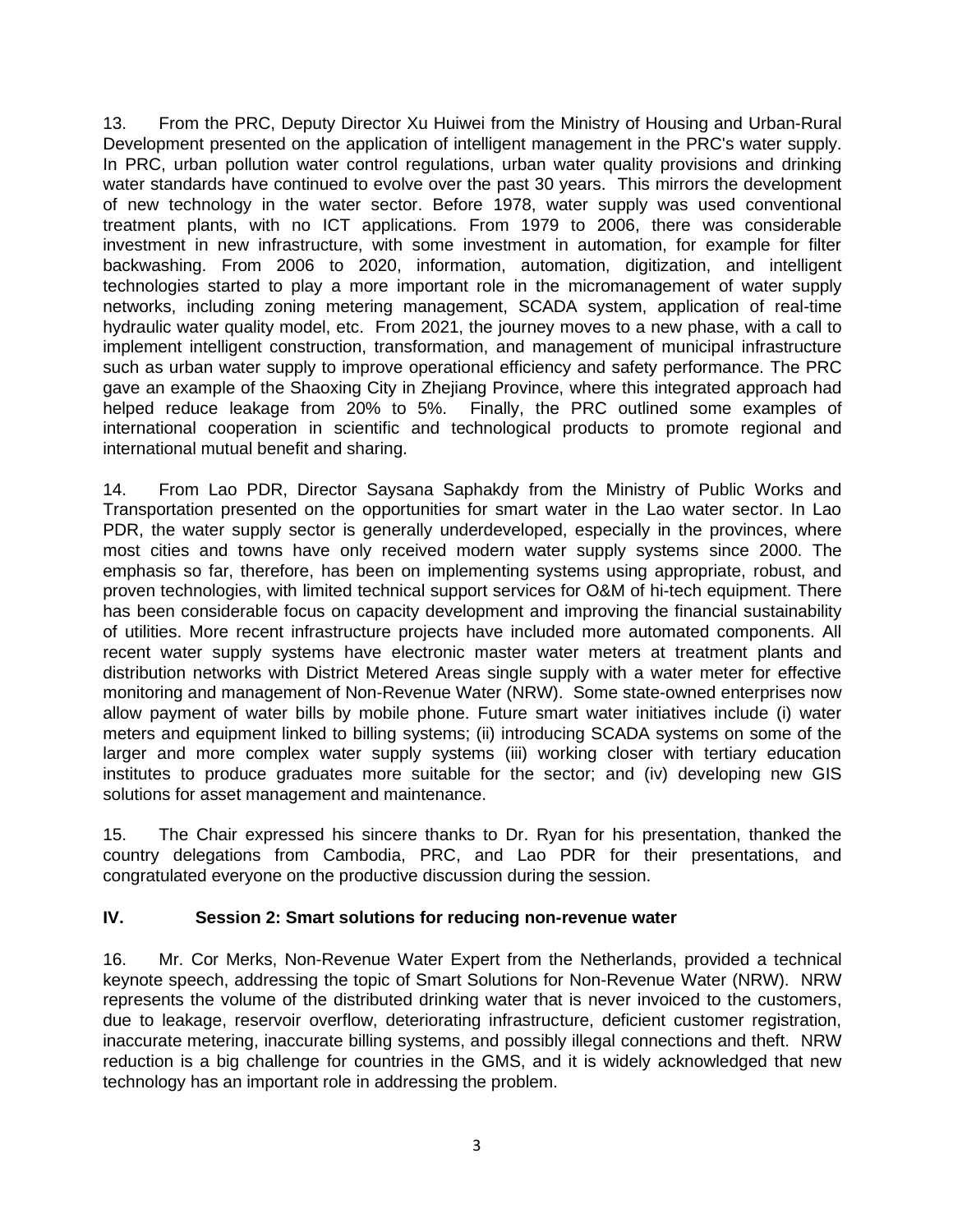17. Mr. Merks presented an accepted framework for digital solutions to reduce NRW to reduce economic losses. A variety of proven technology solutions were presented, covering asset maintenance, pressure management, leakage control and repairs. Mr. Merks observed that realworld and digital representation of the real-world are becoming identical, with the digital twin concept. This is a transformation that takes place at an accelerating pace. Water service providers and innovators are increasingly working together on advancements in digital technology to be used, but various technologies are proven and readily available. Integrated digital solutions can be used for planning, design, operation, maintenance, and rehabilitation of water distribution networks worldwide. Integrated digital solutions help balance cost, risk, and performance.

18. From Myanmar, Assistant Director Ms. Yu Yu Hla Baw from Yangon City Development Committee presented on the plans for the Yangon water supply system, and the application of smart water solutions to address NRW challenges. The 2040 future water strategy for Yangon includes the development of new surface water resources to deliver a reliable drinking water supply system with capacity of 543 MGD. NRW is an important issue within Yangon, due to the age of the water supply network. Yangon has implemented several NRW pilot reduction projects that have been very successful.

19. From Thailand, Assistant Director Mr. Pongsak Diewwilai from Provincial Water Authority (PWA) presented on the NRW water challenge within Thailand. PWA experienced water losses higher than 30% but has set a target to reduce to 20% by 2027. This will reduce costs and postpone construction of new water resources. Mr. Diewwilai provided some current examples of advanced technologies used to reduce real losses via pressure management and leak detections. He also outlined a meter monitoring system used to reduce apparent losses by improving data quality and identifying abnormalities.

20. From Viet Nam, Ms. Nguyen Thi Hong Khan, Deputy Head of Water Supply at the Ministry of Construction presented on Smart Solutions in Management and Development of Viet Nam's Water Supply. In Viet Nam, information technology supports in all stages of water supply activities including raw water extraction, treatment at water plants, transmission, and distribution of clean water to consumers as well as in resource management, link and provide services. Smart water supply management requires a dynamic balance between supply (to make the best use of increasingly scarce water resources) and demand (to improve the efficiency of the entire clean water production and business process to meet needs of the people). This enables water utilities to make decisions based on information. Viet Nam has a national roadmap to further the implementation of IT applications in the water sector. This national-wide approach is built on a foundation of research and solid industry standards, supported by capacity building. There are several national policies intended to assist with water supply development. These include the building of an online monitoring website on water supply index and clean water quality of water supply systems, due to be implemented in the period 2021-2025.

21. After a short opportunity for discussion on the presentations, the Facilitator Mr. Antony Gibson provided a summary of the presentations from Sessions 1 and 2. The Chair once again thanked Mr. Merks, and the country delegations from Myanmar, Thailand, and Viet Nam for their presentations.

## **V. Session 3: Updates on the GMS Program**

22. Mr. Antonio Ressano-Garcia, Principal Regional Cooperation Specialist, Regional Cooperation and Operations Coordination Division, Southeast Asia Regional Department,, ADB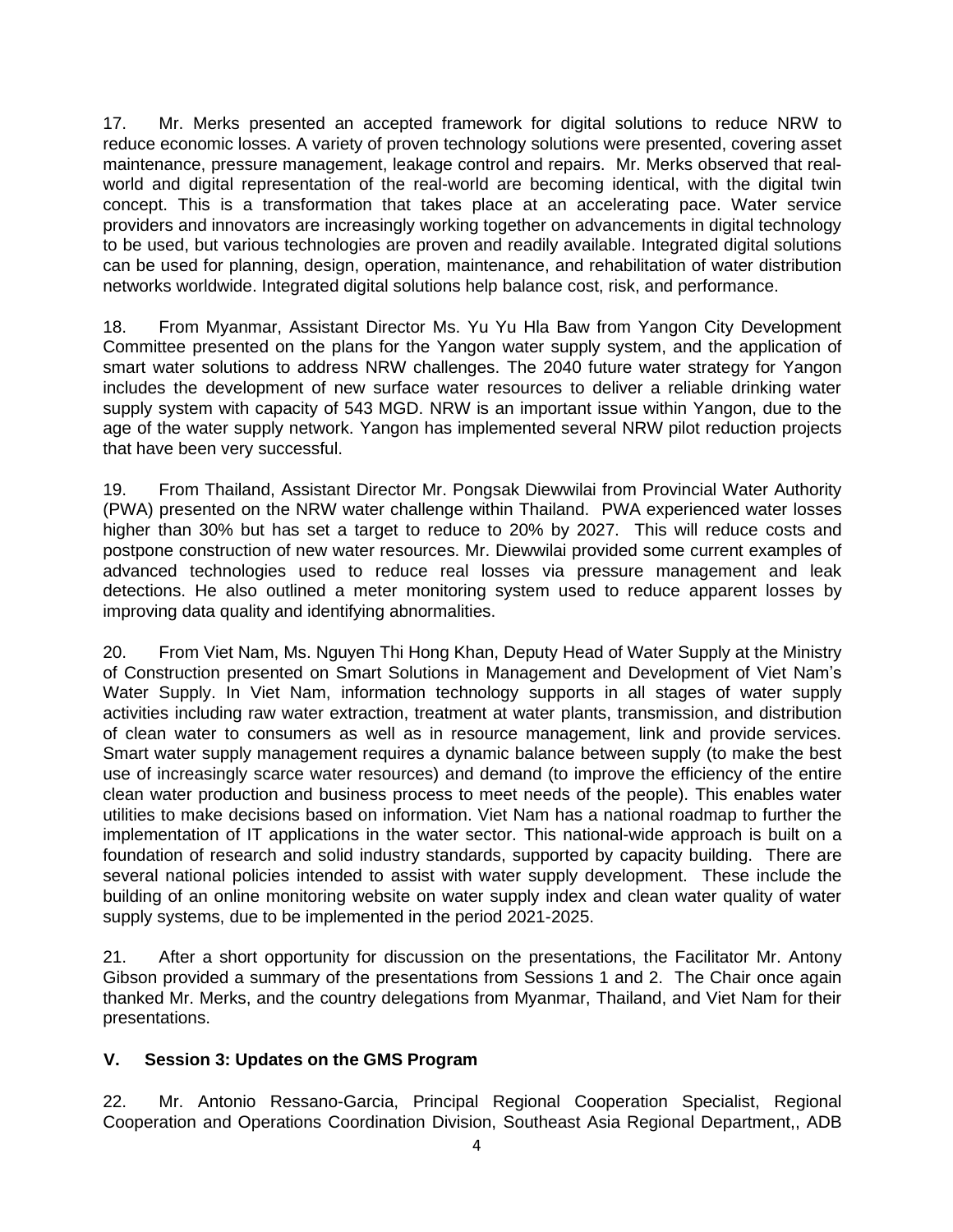briefed the UDWG members on: (i) the GMS Strategic Framework 2030 (GMS-2030) and the GMS COVID-19 Response and Recovery Plan and highlighted their relevance to urban development; (iii) the new GMS RIF 2023-2025, which will include new screening criteria and selection processes of projects (working groups are to play a key role), as well as new monitoring mechanisms; (iv) steps towards developing a Results Framework of GMS-2030 to be approved in 2022, which will include performance indicators at the sector level, including urban development; and (v) steps towards developing a new GMS Urban Development Strategic Framework (2023- 2030) to be approved in 2022-2023 (the first step proposed being the undertaking of a rapid assessment of the current strategic framework).

23. The Chair, on behalf of the Lao PDR delegation, appreciated the presentation and noted the strategic directions set forth in GMS 2030 and COVID-19 Plan, including relevance to urban development. They fully support these GMS directions specially because they are very much aligned with Lao PDR's national development strategies and priorities. In terms of reaching out to GMS countries to consult and generate inputs for the new RIF, GMS Results Framework and new Urban Development Strategic Framework, Lao PDR recommended that inputs be best coordinated through the GMS National Coordinator from the Ministry of Planning and Investment, Lao PDR. This is considering the multisector nature of urban development which involves several agencies beyond the Ministry of Public Works and Transport.

24. PRC representative (Ms. Li Qinfang of NDRC) gave the following recommendations as regards the implementation of the GMS 2030 and COVID-19 Plan strategic documents: (i) ADB and GMS countries to work on the key policies and major projects for GMS cooperation through coordination mechanisms including GMS Senior Officials' Meeting, Ministerial Conferences, and Task Force/Working Group Meetings; (ii) mobilize active local participation and explore new mechanisms and modes of cooperation such as "paired cities" and open platforms for infrastructure development in the border areas that harness unique local strengths; and (iii) establish monitoring mechanism with defined indicators and timelines, for timely progress reporting and resolution of issues, if any, on GMS strategy implementation.

25. Moreover, PRC agreed to develop a new urban development strategic document that will promote GMS urban development in the new era and suggested to learn from a comprehensive assessment of the existing strategy 2015-2022 which was also proposed by the GMS Secretariat as a first step.

26. Regarding the GMS RIF, PRC suggested that key demonstration urban development projects be selected for inclusion in new RIF and concentrate resources to support these. These key projects may result from technical assistance (TA) projects such as the ADB approved, Leveraging Greater Mekong Subregion Cooperation Mechanisms for the County-Level Sustainable Urbanization—Cases of Guangxi and Yunnan. The said TA project will focus on promoting the county-level urbanization in China's southwestern border areas in Yunnan and Guangxi through the cooperation with GMS member countries. PRC requested ADB to work with GMS countries in strengthening research/study on major challenges in GMS urban development and in developing more projects that will support urban development in the GMS.

27. Mr. Ressano-Garcia (Co-Chair) appreciated the comments and advice of countries, namely the agreement to take steps to prepare the new GMS Urban Development Strategic Framework and the new RIF 2023-2025. The GMS Secretariat will consult throughout 2022 with the GMS countries, including the UDWG, on the preparation of new RIF 2023-2025, the Results Framework of GMS 2030 and a new GMS Urban Development Strategic Framework.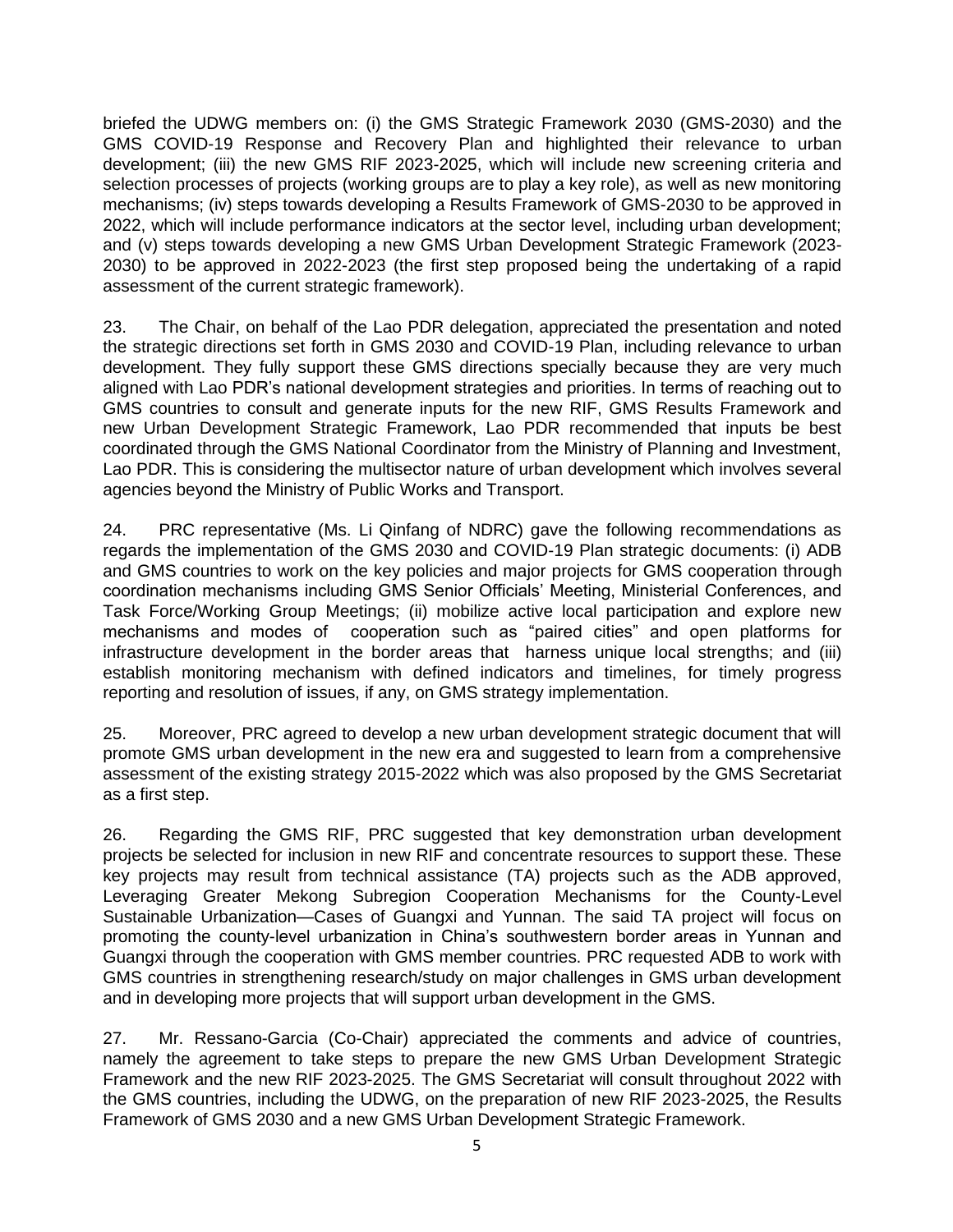## **VI. Closing Session**

28. The Co-chair, Mr. Alan Baird, thanked everyone for their participation and expressed his appreciation to the host Lao PDR for organizing this successful GMS urban working group meeting.

29. The Chair then provided final concluding remarks, reflecting that although this is the second time that this meeting has been held virtually, it had been productive and successful. The Chair expressed a view that one of the lessons is that that institutional and policy reform helps to harness an effective corporate management, while sophisticated technologies in ICT play the core functions in assets and water losses management. He also noted with great satisfaction the key recent achievements of GMS cooperation. He noted participants had the chance to discuss the very important documents, GMS-2030, which will guide and ensure the continued relevance and effectiveness of our cooperation program in the coming decade. The Chair stated in summary that it is very useful to have a deep discussion of the potential for smart water to improve our urban areas. He recounted that water is one of our most precious resources and it is exciting to see new ideas and technologies being applied to improve the availability, quality, and resilience of our urban water systems. The Chair then declared the Fifth Meeting of the Greater Mekong Sub-region Urban Development Working Group closed.